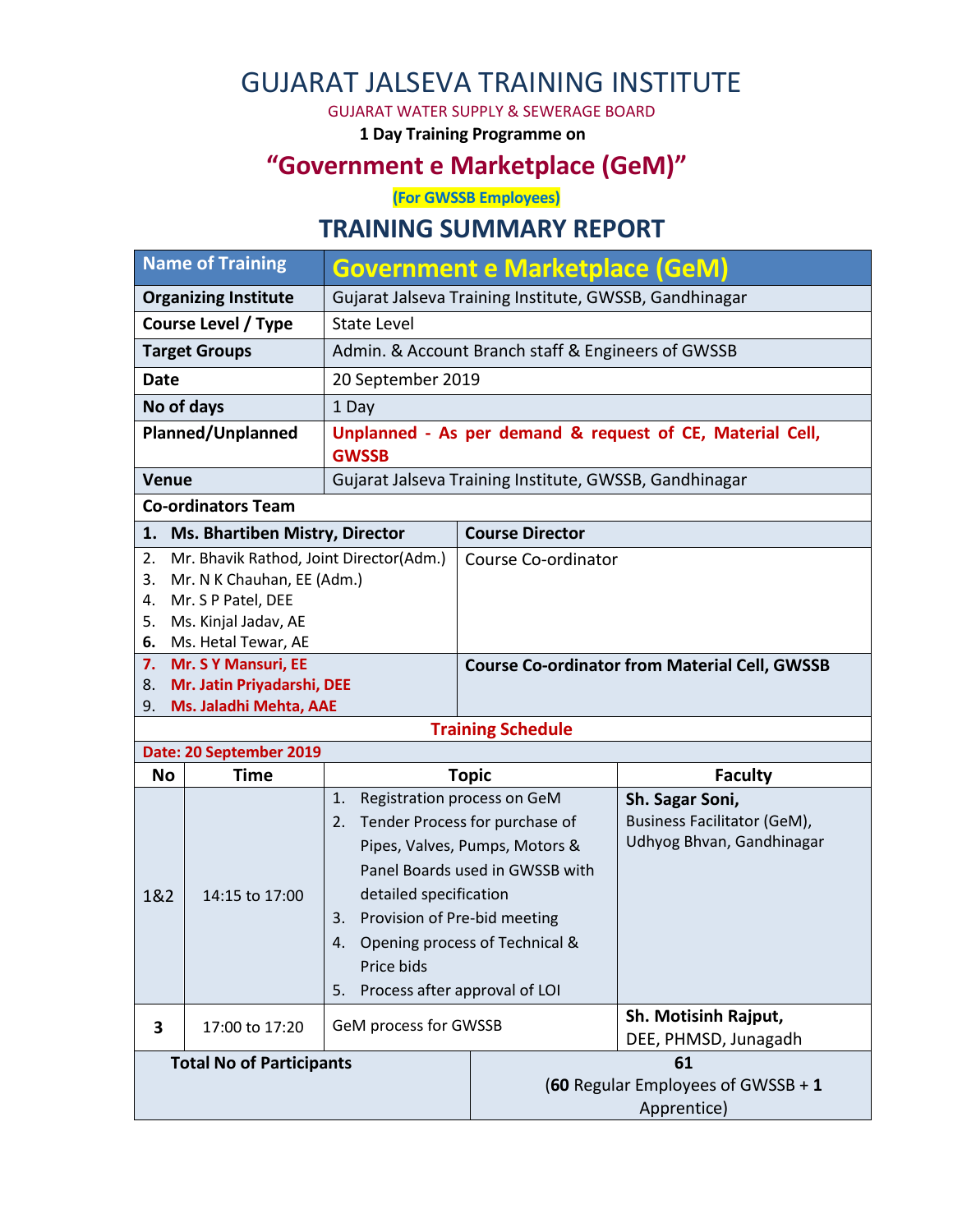## **List of Participants (Regular Employees of GWSSB)**

| <b>No</b>               | <b>CPF</b> | <b>Name of Employee</b>                           | <b>Designation</b> | <b>Office</b>             |
|-------------------------|------------|---------------------------------------------------|--------------------|---------------------------|
| $\mathbf{1}$            |            | A G GOLWALA                                       | <b>EE (I/C)</b>    | <b>WASMO, Gandhinagar</b> |
| $\mathbf{2}$            |            | A R KHIMANI                                       | Div. Ac.           | PHWD, Surat               |
| $\overline{\mathbf{3}}$ | 10395      | AMI RAJESH DAVE                                   | AE                 | PHWD, Bharuch             |
| 4                       | 10500      | AMITKUMAR RAMESHBHAI SOLANKI                      | AE                 | PHWD, Ahmedabad           |
| 5                       | 7753       | ASHOKBHAI VRUJLAL KANANI                          | Sr. Clerk          | PHMD, Bhavanagar          |
| 6                       | 8597       | ATUL HASMUKHLAL SHAH                              | Sr. Clerk          | PHWD, Limbdi              |
| $\overline{7}$          | 3785       | BHARAT ANANTPRASAD VYAS                           | AAE(M)             | PHMD, Junagadh            |
| 8                       | 10612      | BHAVIN MAHENDRABHAI HALARI                        | AAE(M)             | PHMSD, Junagadh           |
| 9                       |            | Sanjay K Rathod                                   | Dy. Ac             | H.O, Gandhinagar          |
| 10                      |            | <b>DIPIKA J PATEL</b>                             | AAE                | PHWD, Valsad              |
| 11                      | 2707       | <b>DHARMENDRA VASANTLAL</b>                       | DEE (C)            | H.O, Gandhinagar          |
|                         |            | <b>MANDVIWALA</b>                                 |                    |                           |
| $12 \overline{ }$       | 8453       | DILIPSINH HEMANTSINH JETHWA                       | Sr. Clerk          | PHWD, Jamnagar            |
| 13                      | 3981       | DINESH MEGHAHJIBHAI PARMAR                        | SE (Civil)         | H.O, Gandhinagar          |
| 14                      | 10140      | DINESHBHAI KALYANJI PATEL                         | AAE                | PHWD, Navsari             |
| 15                      | 8786       | DIPAK MOTIBHAI MAKWANA                            | Jr Clerk           | PHWD, Rajkot              |
| 16                      | 10123      | DIVYAKUMAR AMRUTLAL PARMAR                        | AAE                | PHSSD, Mandvi-Kutch       |
| 17                      |            | <b>HARDIK D KORADIYA</b>                          | AAE                | PHSSD-1, Bhuj             |
| 18                      | 4186       | <b>JP RANGWANI</b>                                | Karkoon            | PHWD, Anjar               |
| 19                      | 2950       | <b>JAGDISH LAVJIBHAI CHAUHAN</b>                  | DEE (C)            | <b>PHMC, Rajkot</b>       |
| 20                      |            | <b>JALDHI M MEHTA</b>                             | AAE                | H.O, Gandhinagar          |
| 21                      | 10094      | <b>JATINKUMAR AMRUTBHAI</b><br><b>PRIYADARSHI</b> | DEE (C)            | H.O, Gandhinagar          |
| 22                      |            | <b>JIGNESHA R VASADIYA</b>                        | Asst. Div. Ac      | PHWD, Navsari             |
| 23                      | 6197       | <b>K C PATEL</b>                                  | Sr. Clerk          | PHC, Ahmedabad            |
| 24                      | 9550       | KETAN KAMLESHCHANDRA KHAIRE                       | Sr. Clerk          | Zone-1, Vadodara          |
| 25                      | 10129      | KIRTIKUMAR CHANDULAL CHAVDA                       | Jr Clerk           | PHWD, Mahesana            |
| 26                      | 10256      | MAITRY NITINBHAI DARJI                            | AE                 | PHSSD, Vadodara           |
| 27                      | 1539       | <b>MANISH NAGINDAS DOSHI</b>                      | AAE                | PHMC, Rajkot              |
| 28                      |            | MANSI J YAGNIK                                    | AAE                | PHWD, Anand               |
| 29                      | 10273      | MEENA JIGNESHKUMAR MEHTA                          | AE                 | PHWD, Gandhinagar         |
| 30                      | 8223       | MEHUL JAYANTILAL VADODARIA                        | AAE                | PHSSD, Ahmedabad          |
| 31                      |            | MITESHKUMAR D HALPATI                             | AAE                | PHMD, Anjar               |
| 32                      | 10183      | <b>MOTISINH PITHASINH RAJPUT</b>                  | DEE (M)            | PHMSD, Junagadh           |
| 33                      | 4375       | NAILESHKUMAR CHAMPAKLAL SHAH                      | Sr. Clerk (AC)     | PHMC, Himatnagar          |
| 34                      | 6076       | NAVINKUMAR MOHANLAL HIRANI                        | Sr. Clerk          | PHC, Rajkot               |
| 35                      | 10474      | NAVINKUMAR RAMANLAL PATEL                         | AE                 | PHSSD, Khambhaliya        |
| 36                      | 10480      | NILESH NANJIBHAI BHATTI                           | Jr Clerk           | PHMD, Rajkot              |
| 37                      |            | PANKAJ KALSARIYA                                  | AAE                | PHMD, Bhuj                |
| 38                      | 10161      | PREETI RAMESH CHOURISHI                           | AE                 | PHWD, Chhotaudepur        |
| 39                      | 1777       | RAHEMTULLA JUSAB SUMRA                            | Sr. Clerk          | PHSSD, Mandvi-Kutch       |
|                         | 10599      | RAHULKUMAR MAHENDRABHAI                           | $EE$ (c)           | H.O, Gandhinagar          |
| 40                      | 1773       | SOLANKI<br>RAKESHBHAI VASANTLAL JOSHI             | AAE                | PHWD, Himatnagar          |
| 41                      | 3084       | RAKESHKUMAR BHOGILAL SONI                         | Sr. Clerk (AC)     | PHMSD, Kapadwanj          |
| 42                      |            | <b>JIGNESH PANCHAL</b>                            | Dy. Manager (F)    | H.O, Gandhinagar          |
| 43                      | 3727       | Rajendra G Vasava                                 | Div. Accoutant     | PHWD, Chhotaudepur        |
| 44                      |            |                                                   |                    |                           |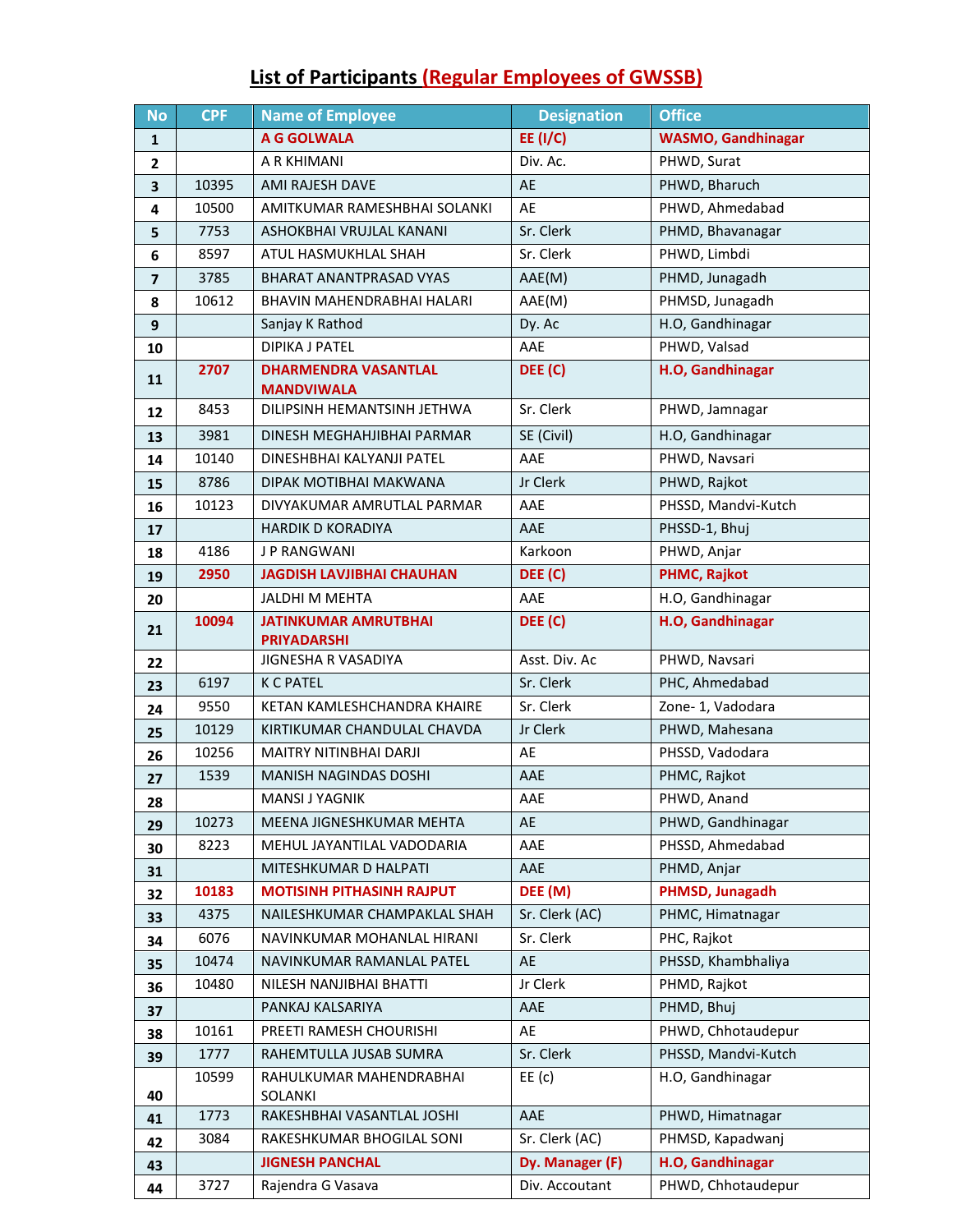| 45 | 10195 | RUCHITA TULSHIBHAI GOYANI | AE | PHWD<br>Surat |
|----|-------|---------------------------|----|---------------|

| <b>No</b> | <b>CPF</b> | <b>Name of Employee</b>          | <b>Designation</b> | <b>Office</b>            |
|-----------|------------|----------------------------------|--------------------|--------------------------|
| 46        |            | <b>SALIM G VORA</b>              | Asst. Div. Ac      | PHWD, Vadodara           |
| 47        | 2810       | SANJAYKUMAR ANANDPRASAD RAO      | Sr. Clerk (AC)     | PHMC, Godhra             |
| 48        | 9144       | SIRAJBHAI YAKUBBHAI MANSURI      | EE(C)              | H.O, Gandhinagar         |
| 49        | 1724       | <b>SURENDRAKUMAR K JAIN</b>      | EE(C)              | Zone- 2, Ahmedabad       |
| 50        | 1487       | SURENDRASINH MANUSINH JADEJA     | Div. AC            | PHMD, Modasa             |
|           | 2554       | SURYADEVSHARMA GANGDAS           | <b>Tracer</b>      | PHWD, Junagadh           |
| 51        |            | <b>PANARA</b>                    |                    |                          |
|           | 10041      | TEJASKUMAR CHANDRAKANTBHAI       | Sr. Clerk          | PHSSD-1, Radhanpur       |
| 52        |            | <b>KHAMAR</b>                    |                    |                          |
| 53        | 10042      | <b>VIJENDRASINH DAYUBHA ZALA</b> | Sr. Clerk          | PHWD, Surendranagar      |
| 54        | 9724       | VIMALBHAI RASIKLAL BHALANI       | Typist             | Zone-5, Junagadh         |
|           | 9865       | YATINKUMAR MAHEDRABHAI           | $EE$ (c)           | Zone-3, Rajkot           |
| 55        |            | <b>VANKANI</b>                   |                    |                          |
| 56        |            | Vimal mahindralal Jani           | Junior Clerk       | PHMD Jamnagar            |
| 57        | 9869       | Hiteshkumar Ramjibhai Patel      | Senior Clerk       | <b>PHCircle Valsad</b>   |
| 58        |            | Mohitkumar Pravinbhai Nai        | <b>DEE</b>         | <b>PHMSD Gandhinagar</b> |
| 59        |            | Mogajibhai Amratbhai Patel       | AAE                | PHSD Idar                |
| 60        |            | Tejal M Bhatt                    | Div.Accountant     | H.O Gandhinagar          |

### **List of Participants (Apprentice)**

| No Name of Employee | <b>Designation</b> | Office          |
|---------------------|--------------------|-----------------|
| Hemangiben P Vanol  | Apprentice         | H.O Gandhinagar |

# **Photo Gallery**

1. **Sh. Sagar Soni**, Business Facilitator, GeM, Gandhinagar addressing the Trainees